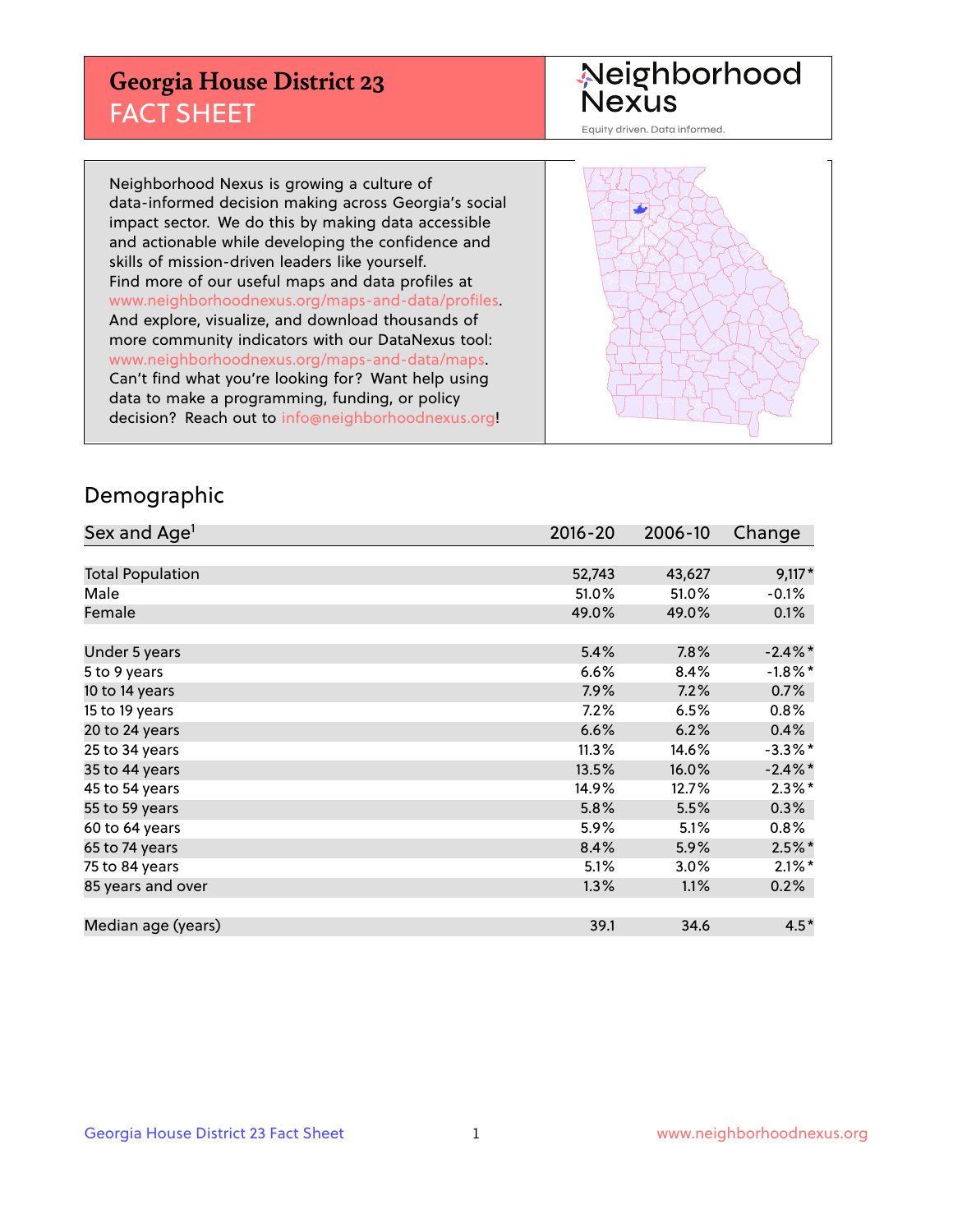## Demographic, continued...

| Race <sup>2</sup>                                            | $2016 - 20$  | 2006-10      | Change             |
|--------------------------------------------------------------|--------------|--------------|--------------------|
| <b>Total population</b>                                      | 52,743       | 43,627       | $9,117*$           |
| One race                                                     | 95.7%        | 98.7%        | $-3.0\%$ *         |
| White                                                        | 86.3%        | 86.1%        | 0.2%               |
| <b>Black or African American</b>                             | 5.1%         | 4.7%         | 0.4%               |
| American Indian and Alaska Native                            | 0.8%         | 0.1%         | 0.7%               |
| Asian                                                        | 1.0%         | 0.9%         | 0.1%               |
| Native Hawaiian and Other Pacific Islander                   | 0.1%         | 0.0%         | 0.1%               |
| Some other race                                              | 2.4%         | 6.9%         | $-4.5%$ *          |
| Two or more races                                            | 4.3%         | 1.3%         | $3.0\%$ *          |
| Race alone or in combination with other race(s) <sup>3</sup> | $2016 - 20$  | 2006-10      | Change             |
|                                                              |              |              |                    |
| Total population                                             | 52,743       | 43,627       | $9,117*$           |
| White                                                        | 90.4%        | 87.3%        | $3.0\%$ *          |
| <b>Black or African American</b>                             | 5.6%         | 5.2%         | 0.3%               |
| American Indian and Alaska Native                            | 1.6%         | 0.3%         | $1.3\%$ *          |
| Asian                                                        | 1.5%         | 1.3%         | 0.2%               |
| Native Hawaiian and Other Pacific Islander                   | 0.2%         | 0.1%         | 0.1%               |
| Some other race                                              | 5.1%         | 7.1%         | $-2.0%$            |
| Hispanic or Latino and Race <sup>4</sup>                     | $2016 - 20$  | 2006-10      | Change             |
| <b>Total population</b>                                      | 52,743       | 43,627       | $9,117*$           |
| Hispanic or Latino (of any race)                             | 15.7%        | 14.7%        | 0.9%               |
| Not Hispanic or Latino                                       | 84.3%        | 85.3%        | $-0.9\%$ *         |
| White alone                                                  | 76.8%        | 78.4%        | $-1.7%$            |
| <b>Black or African American alone</b>                       | 5.0%         | 4.7%         | 0.3%               |
| American Indian and Alaska Native alone                      | 0.0%         | 0.1%         | $-0.1%$            |
| Asian alone                                                  | 1.0%         | 0.9%         | 0.1%               |
| Native Hawaiian and Other Pacific Islander alone             |              |              |                    |
|                                                              | 0.0%         | 0.0%         | $-0.0%$<br>$-0.2%$ |
| Some other race alone<br>Two or more races                   | 0.0%<br>1.6% | 0.2%<br>0.9% | $0.7%$ *           |
|                                                              |              |              |                    |
| U.S. Citizenship Status <sup>5</sup>                         | $2016 - 20$  | 2006-10      | Change             |
| Foreign-born population                                      | 5,407        | 4,429        | 978                |
| Naturalized U.S. citizen                                     | 35.9%        | 19.9%        | 16.0%*             |
| Not a U.S. citizen                                           | 64.1%        | 80.1%        | $-16.0\%$ *        |
|                                                              |              |              |                    |
| Citizen, Voting Age Population <sup>6</sup>                  | $2016 - 20$  | 2006-10      | Change             |
| Citizen, 18 and over population                              | 36,392       | 28,343       | 8,048*             |
| Male                                                         | 49.7%        | 48.7%        | 1.0%               |
| Female                                                       | 50.3%        | 51.3%        | $-1.0%$            |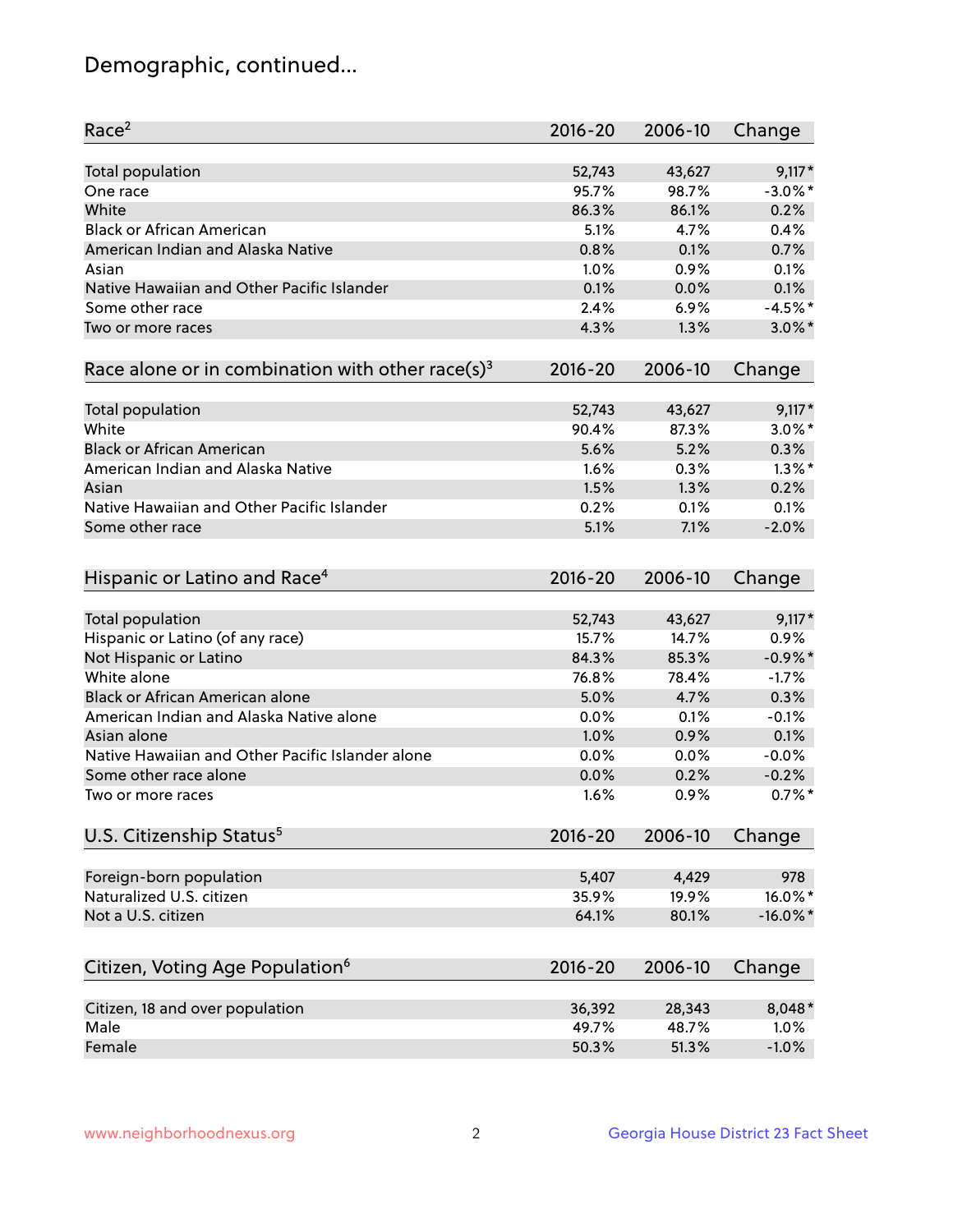#### Economic

| Income <sup>7</sup>                                 | $2016 - 20$ | 2006-10 | Change     |
|-----------------------------------------------------|-------------|---------|------------|
|                                                     |             |         |            |
| All households                                      | 18,601      | 15,576  | $3,025*$   |
| Less than \$10,000                                  | 3.5%        | 5.1%    | $-1.5%$    |
| \$10,000 to \$14,999                                | 2.7%        | 5.3%    | $-2.6\%$ * |
| \$15,000 to \$24,999                                | 7.1%        | 11.6%   | $-4.5%$ *  |
| \$25,000 to \$34,999                                | 6.8%        | 8.5%    | $-1.7%$    |
| \$35,000 to \$49,999                                | 12.7%       | 14.7%   | $-2.0%$    |
| \$50,000 to \$74,999                                | 18.8%       | 18.6%   | 0.2%       |
| \$75,000 to \$99,999                                | 14.3%       | 13.4%   | 0.9%       |
| \$100,000 to \$149,999                              | 16.8%       | 12.5%   | 4.3%*      |
| \$150,000 to \$199,999                              | 8.3%        | 5.3%    | $3.0\%$ *  |
| \$200,000 or more                                   | 9.0%        | 5.0%    | 4.0%*      |
| Median household income (dollars)                   | 72,588      | 55,568  | 17,020*    |
| Mean household income (dollars)                     | 94,005      | 76,104  | 17,902*    |
| With earnings                                       | 80.4%       | 83.8%   | $-3.4\%$ * |
| Mean earnings (dollars)                             | 92,976      | 76,500  | 16,477*    |
| <b>With Social Security</b>                         | 31.6%       | 23.3%   | $8.4\%$ *  |
| Mean Social Security income (dollars)               | 23,584      | 16,454  | $7,131*$   |
| With retirement income                              | 21.9%       | 14.7%   | $7.2\%$ *  |
| Mean retirement income (dollars)                    | 31,380      | 18,371  | 13,008*    |
| With Supplemental Security Income                   | 1.9%        | $2.3\%$ | $-0.4%$    |
| Mean Supplemental Security Income (dollars)         | 7,353       | 7,716   | $-363$     |
| With cash public assistance income                  | 1.0%        | 0.7%    | 0.3%       |
| Mean cash public assistance income (dollars)        | $\mathbf 0$ | 4,414   | $-4,414$   |
| With Food Stamp/SNAP benefits in the past 12 months | 5.0%        | 5.8%    | $-0.8%$    |
|                                                     |             |         |            |
| Families                                            | 13,705      | 11,530  | $2,175*$   |
| Less than \$10,000                                  | 1.7%        | 3.0%    | $-1.3%$    |
| \$10,000 to \$14,999                                | 1.9%        | 2.7%    | $-0.9%$    |
| \$15,000 to \$24,999                                | 4.3%        | 8.0%    | $-3.7%$ *  |
| \$25,000 to \$34,999                                | 5.7%        | 8.1%    | $-2.4%$    |
| \$35,000 to \$49,999                                | 11.4%       | 14.2%   | $-2.7%$    |
| \$50,000 to \$74,999                                | 19.4%       | 20.2%   | $-0.8%$    |
| \$75,000 to \$99,999                                | 15.9%       | 15.8%   | 0.0%       |
| \$100,000 to \$149,999                              | 19.3%       | 15.0%   | 4.3%*      |
| \$150,000 to \$199,999                              | 9.8%        | 6.7%    | $3.1\%$ *  |
| \$200,000 or more                                   | 10.5%       | 6.2%    | 4.3%*      |
| Median family income (dollars)                      | 83,599      | 66,317  | 17,283*    |
| Mean family income (dollars)                        | 104,710     | 84,438  | 20,272*    |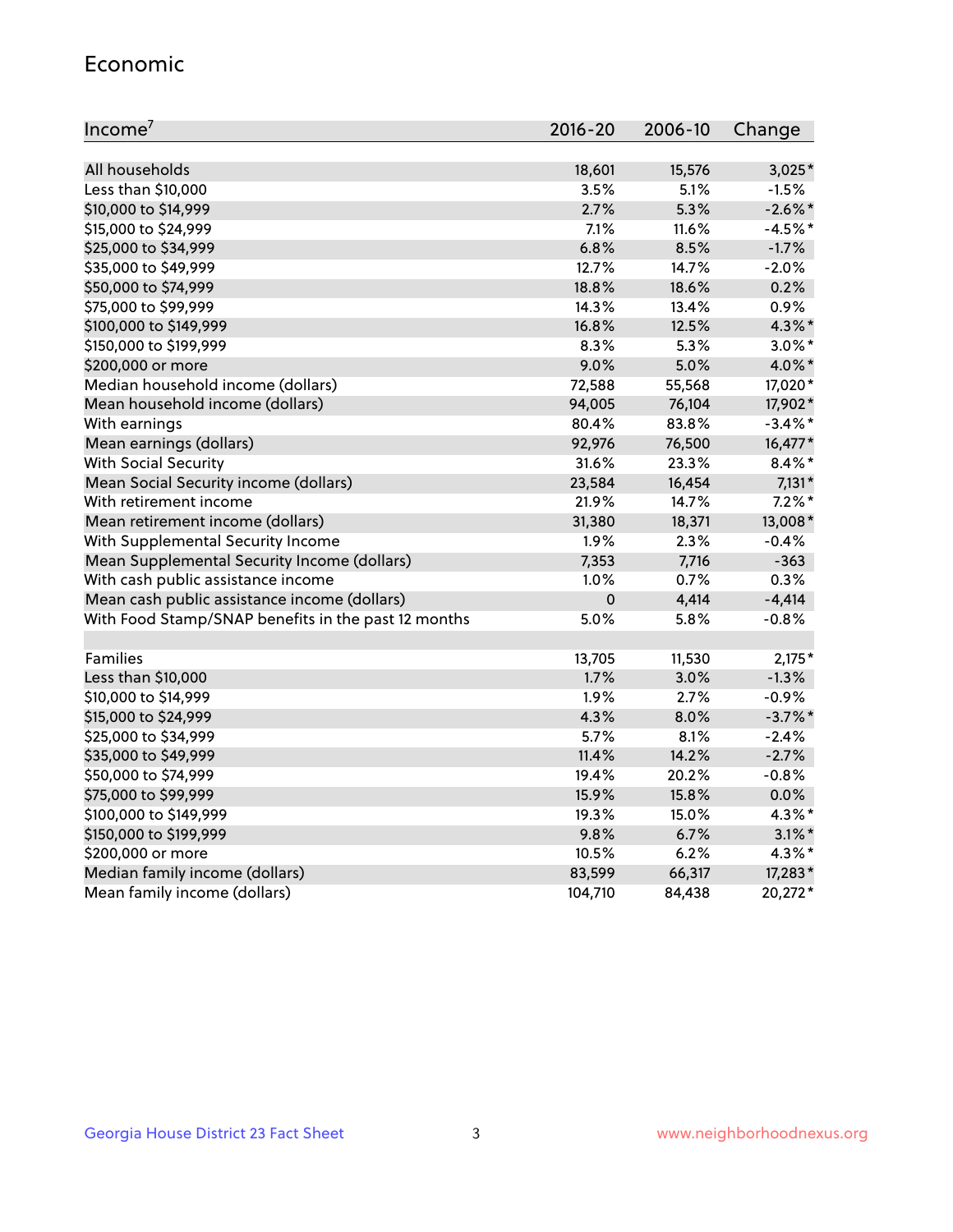## Economic, continued...

| Income, continued <sup>8</sup>                                        | $2016 - 20$ | 2006-10 | Change     |
|-----------------------------------------------------------------------|-------------|---------|------------|
|                                                                       |             |         |            |
| Nonfamily households                                                  | 4,896       | 4,046   | 850*       |
| Median nonfamily income (dollars)                                     | 43,414      | 27,850  | 15,563*    |
| Mean nonfamily income (dollars)                                       | 60,909      | 48,889  | 12,020     |
| Median earnings for workers (dollars)                                 | 36,500      | 30,473  | $6,027*$   |
| Median earnings for male full-time, year-round workers                | 52,283      | 47,163  | $5,120*$   |
| (dollars)                                                             |             |         |            |
| Median earnings for female full-time, year-round workers<br>(dollars) | 49,508      | 37,414  | 12,094*    |
| Per capita income (dollars)                                           | 33,868      | 27,446  | $6,422*$   |
|                                                                       |             |         |            |
| Families and People Below Poverty Level <sup>9</sup>                  | $2016 - 20$ | 2006-10 | Change     |
|                                                                       |             |         |            |
| <b>All families</b>                                                   | 4.9%        | 8.5%    | $-3.5%$ *  |
| With related children under 18 years                                  | 7.4%        | 12.6%   | $-5.2%$    |
| With related children under 5 years only                              | 6.8%        | 11.8%   | $-5.0%$    |
| Married couple families                                               | 2.9%        | 6.5%    | $-3.6\%$ * |
| With related children under 18 years                                  | 3.6%        | 8.8%    | $-5.2%$    |
| With related children under 5 years only                              | 3.6%        | 12.1%   | $-8.4%$    |
| Families with female householder, no husband present                  | 14.3%       | 19.5%   | $-5.3%$    |
| With related children under 18 years                                  | 22.9%       | 27.5%   | $-4.6%$    |
| With related children under 5 years only                              | 16.7%       | 19.4%   | $-2.7%$    |
|                                                                       | 8.9%        | 11.9%   | $-3.0%$    |
| All people<br>Under 18 years                                          | 14.1%       | 15.8%   | $-1.7%$    |
|                                                                       |             |         |            |
| Related children under 18 years                                       | 13.0%       | 15.7%   | $-2.8%$    |
| Related children under 5 years                                        | 21.6%       | 21.7%   | $-0.1%$    |
| Related children 5 to 17 years                                        | 10.5%       | 13.3%   | $-2.8%$    |
| 18 years and over                                                     | 7.1%        | 10.4%   | $-3.3\%$ * |
| 18 to 64 years                                                        | 7.2%        | 10.8%   | $-3.6\%$ * |
| 65 years and over                                                     | 6.8%        | 7.9%    | $-1.1%$    |
| People in families                                                    | 6.5%        | 10.2%   | $-3.8%$    |
| Unrelated individuals 15 years and over                               | 22.8%       | 23.1%   | $-0.3%$    |
| Non-Hispanic white people                                             | 4.5%        | 6.0%    | $-1.5%$    |
| Black or African-American people                                      | 19.0%       | 27.4%   | $-8.4%$    |
| Asian people                                                          | $0.0\%$     | 10.0%   | $-10.0%$   |
| Hispanic or Latino people                                             | 27.3%       | 38.5%   | $-11.1%$   |
|                                                                       |             |         |            |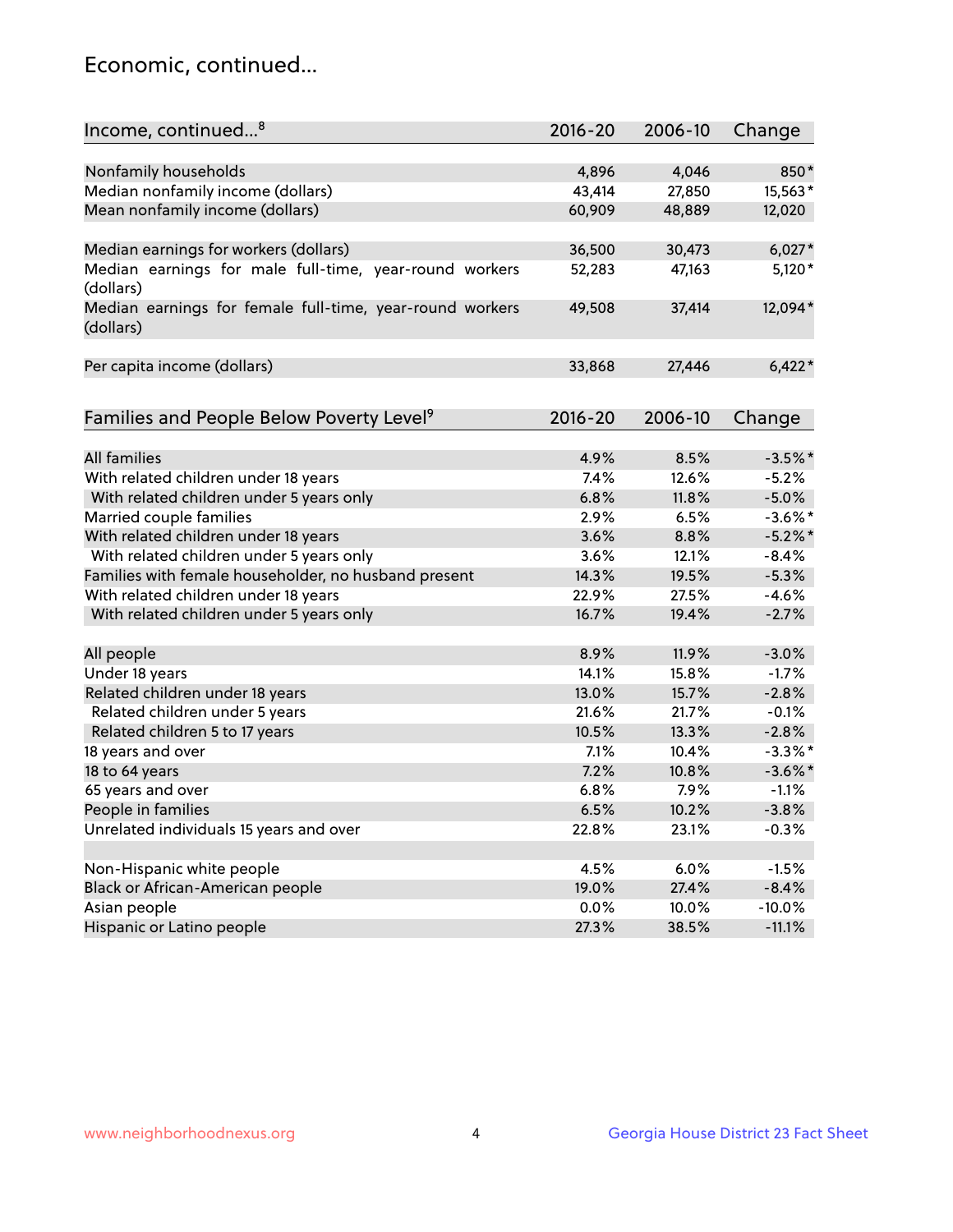## Employment

| Employment Status <sup>10</sup>                               | $2016 - 20$ | 2006-10        | Change     |
|---------------------------------------------------------------|-------------|----------------|------------|
|                                                               |             |                |            |
| Population 16 years and over                                  | 41,428      | 32,756         | 8,671*     |
| In labor force                                                | 62.5%       | 68.7%          | $-6.2\%$ * |
| Civilian labor force                                          | 62.5%       | 68.6%          | $-6.1\%$ * |
| Employed                                                      | 59.2%       | 62.8%          | $-3.6\%$ * |
| Unemployed                                                    | 3.3%        | 5.8%           | $-2.5%$    |
| <b>Armed Forces</b>                                           | 0.0%        | 0.1%           | $-0.0%$    |
| Not in labor force                                            | 37.5%       | 31.3%          | $6.2\%$ *  |
| Civilian labor force                                          | 25,886      | 22,468         | $3,418*$   |
| <b>Unemployment Rate</b>                                      | 5.2%        | 8.4%           | $-3.2%$    |
|                                                               |             |                |            |
| Females 16 years and over                                     | 20,249      | 16,338         | $3,911*$   |
| In labor force                                                | 56.4%       | 59.1%          | $-2.8%$    |
| Civilian labor force                                          | 56.4%       | 59.0%          | $-2.6%$    |
| Employed                                                      | 53.9%       | 54.1%          | $-0.2%$    |
| Own children of the householder under 6 years                 | 3,417       | 3,918          | $-501$     |
| All parents in family in labor force                          | 65.0%       | 52.8%          | 12.2%*     |
|                                                               |             |                |            |
| Own children of the householder 6 to 17 years                 | 9,279       | 7,581          | 1,697*     |
| All parents in family in labor force                          | 67.3%       | 68.5%          | $-1.3%$    |
|                                                               |             |                |            |
| Industry <sup>11</sup>                                        | $2016 - 20$ | 2006-10        | Change     |
| Civilian employed population 16 years and over                | 24,534      |                | 3,951*     |
| Agriculture, forestry, fishing and hunting, and mining        | 0.7%        | 20,583<br>0.5% | 0.1%       |
| Construction                                                  | 11.6%       | 13.2%          | $-1.6%$    |
| Manufacturing                                                 | 9.8%        | 10.3%          | $-0.6%$    |
| Wholesale trade                                               | 3.9%        | 2.9%           | 1.0%       |
| Retail trade                                                  | 12.5%       | 15.4%          | $-2.9\%$ * |
| Transportation and warehousing, and utilities                 | 4.3%        | 4.1%           | 0.2%       |
| Information                                                   | 2.0%        | 2.7%           | $-0.7%$    |
| Finance and insurance, and real estate and rental and leasing | 6.0%        | 6.6%           | $-0.5%$    |
| Professional, scientific, and management, and administrative  | 12.4%       | 12.3%          | 0.1%       |
| and waste management services                                 |             |                |            |
| Educational services, and health care and social assistance   | 17.8%       | 17.1%          | 0.7%       |
| Arts, entertainment, and recreation, and accommodation and    | 8.6%        | 6.8%           | 1.7%       |
| food services                                                 |             |                |            |
| Other services, except public administration                  | 5.5%        | 4.5%           | 1.0%       |
| Public administration                                         | 4.9%        | 3.5%           | $1.5%$ *   |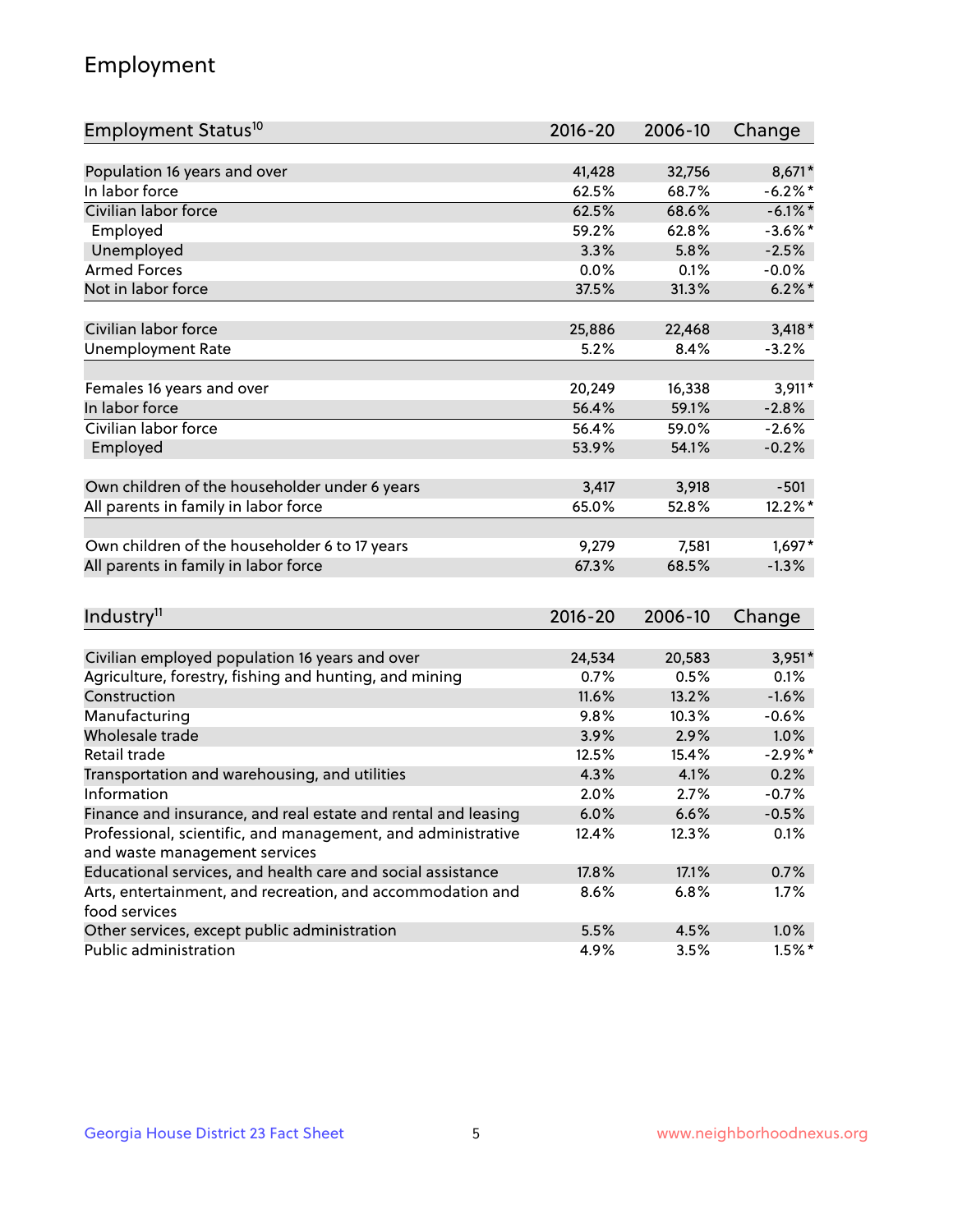## Employment, continued...

| Occupation <sup>12</sup>                                                    | $2016 - 20$ | 2006-10 | Change     |
|-----------------------------------------------------------------------------|-------------|---------|------------|
| Civilian employed population 16 years and over                              | 24,534      | 20,583  | $3,951*$   |
| Management, business, science, and arts occupations                         | 35.5%       | 33.8%   | $1.7\%$    |
| Service occupations                                                         | 17.4%       | 14.5%   | $2.9\%$ *  |
| Sales and office occupations                                                | 23.0%       | 28.9%   | $-5.8\%$ * |
|                                                                             |             |         | $-1.4%$    |
| Natural<br>and<br>resources,<br>construction,<br>maintenance<br>occupations | 11.9%       | 13.3%   |            |
| Production, transportation, and material moving occupations                 | 12.1%       | 9.5%    | $2.6\%$ *  |
| Class of Worker <sup>13</sup>                                               | $2016 - 20$ | 2006-10 | Change     |
|                                                                             |             |         |            |
| Civilian employed population 16 years and over                              | 24,534      | 20,583  | $3,951*$   |
| Private wage and salary workers                                             | 79.7%       | 82.1%   | $-2.4%$    |
| Government workers                                                          | 14.6%       | 11.5%   | $3.0\%$ *  |
| Self-employed in own not incorporated business workers                      | 5.7%        | 6.2%    | $-0.5%$    |
| <b>Unpaid family workers</b>                                                | 0.1%        | 0.2%    | $-0.1%$    |
| Job Flows <sup>14</sup>                                                     | 2019        | 2010    | Change     |
|                                                                             |             |         |            |
| Total Jobs in district                                                      | 21,878      | 15,355  | 6,523      |
| Held by residents of district                                               | 16.7%       | 16.1%   | 0.7%       |
| Held by non-residents of district                                           | 83.3%       | 83.9%   | $-0.7%$    |
| Jobs by Industry Sector <sup>15</sup>                                       | 2019        | 2010    | Change     |
|                                                                             |             |         |            |
| Total Jobs in district                                                      | 21,878      | 15,355  | 6,523      |
| Goods Producing sectors                                                     | 24.1%       | 17.6%   | 6.5%       |
| Trade, Transportation, and Utilities sectors                                | 22.2%       | 17.8%   | 4.4%       |
| All Other Services sectors                                                  | 53.7%       | 64.6%   | $-10.9%$   |
| Total Jobs in district held by district residents                           | 3,662       | 2,469   | 1,193      |
| <b>Goods Producing sectors</b>                                              | 23.9%       | 18.8%   | 5.1%       |
| Trade, Transportation, and Utilities sectors                                | 16.1%       | 9.6%    | 6.4%       |
| All Other Services sectors                                                  | 60.0%       | 71.5%   | $-11.5%$   |
|                                                                             |             |         |            |
| Jobs by Earnings <sup>16</sup>                                              | 2019        | 2010    | Change     |
|                                                                             |             |         |            |
| Total Jobs in district                                                      | 21,878      | 15,355  | 6,523      |
| Jobs with earnings \$1250/month or less                                     | 23.5%       | 26.7%   | $-3.2%$    |
| Jobs with earnings \$1251/month to \$3333/month                             | 36.8%       | 41.2%   | $-4.4%$    |
| Jobs with earnings greater than \$3333/month                                | 39.7%       | 32.1%   | 7.6%       |
| Total Jobs in district held by district residents                           | 3,662       | 2,469   | 1,193      |
| Jobs with earnings \$1250/month or less                                     | 24.4%       | 25.2%   | $-0.7%$    |
| Jobs with earnings \$1251/month to \$3333/month                             | 36.9%       | 45.6%   | $-8.7%$    |
| Jobs with earnings greater than \$3333/month                                | 38.7%       | 29.2%   | 9.5%       |
|                                                                             |             |         |            |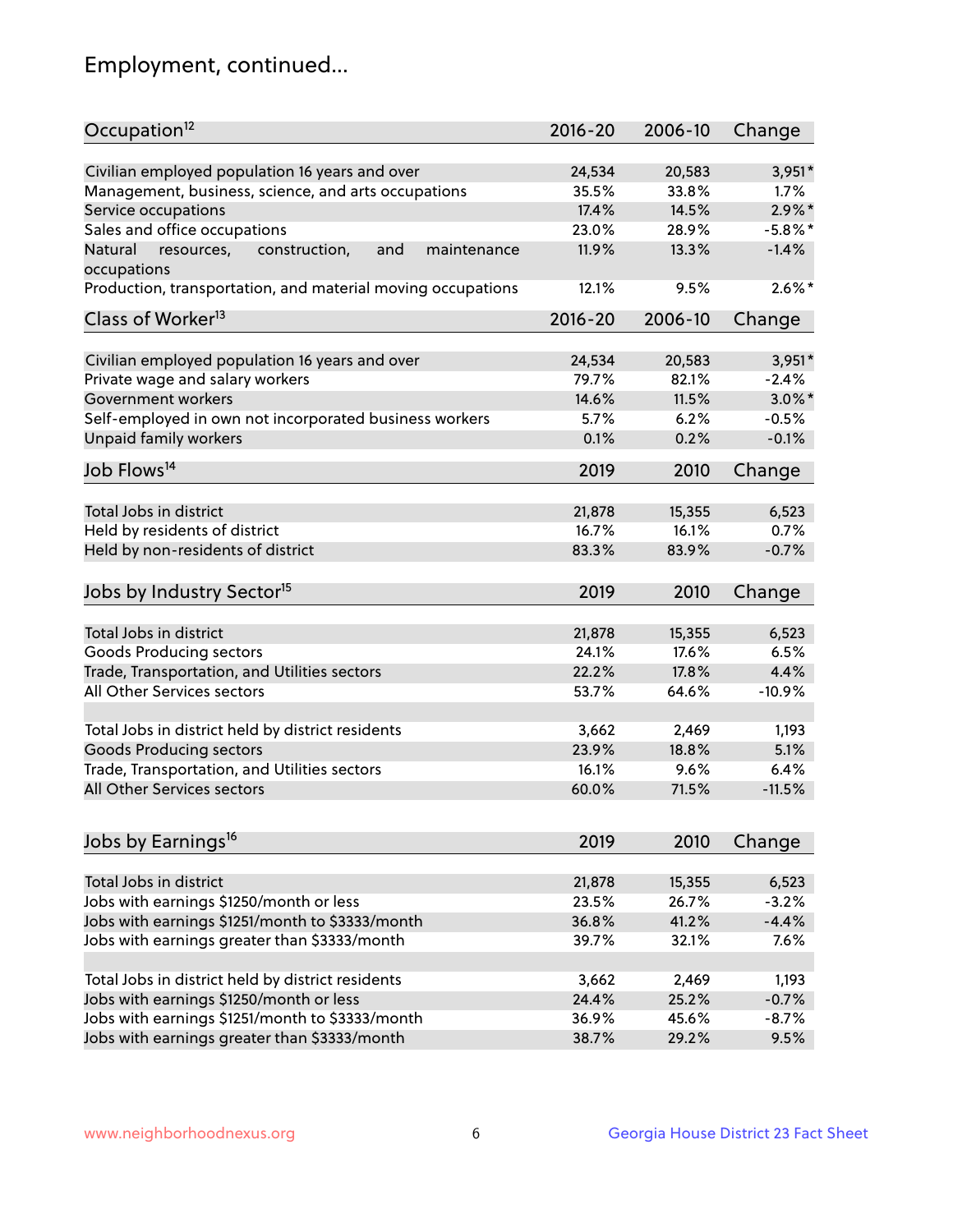## Employment, continued...

| 6,523   |
|---------|
| 1.4%    |
| $-5.3%$ |
| 3.9%    |
|         |
| 1,193   |
| 2.1%    |
| $-4.2%$ |
| 2.1%    |
|         |

#### Education

| School Enrollment <sup>18</sup>                | $2016 - 20$ | 2006-10 | Change    |
|------------------------------------------------|-------------|---------|-----------|
|                                                |             |         |           |
| Population 3 years and over enrolled in school | 13,753      | 11,318  | $2,435*$  |
| Nursery school, preschool                      | 5.9%        | 8.5%    | $-2.5%$   |
| Kindergarten                                   | 5.4%        | 5.8%    | $-0.4%$   |
| Elementary school (grades 1-8)                 | 45.7%       | 48.9%   | $-3.2%$   |
| High school (grades 9-12)                      | 25.6%       | 20.0%   | $5.6\%$ * |
| College or graduate school                     | 17.4%       | 16.9%   | 0.5%      |
| Educational Attainment <sup>19</sup>           | $2016 - 20$ | 2006-10 | Change    |
|                                                |             |         |           |
| Population 25 years and over                   | 35,015      | 27,916  | 7,099*    |
| Less than 9th grade                            | 6.5%        | $7.1\%$ | $-0.6%$   |
| 9th to 12th grade, no diploma                  | 6.8%        | 11.3%   | $-4.5%$ * |
| High school graduate (includes equivalency)    | 26.5%       | 27.8%   | $-1.3\%$  |
| Some college, no degree                        | 22.1%       | 20.9%   | 1.2%      |
| Associate's degree                             | 7.2%        | 6.5%    | 0.7%      |
| Bachelor's degree                              | 20.6%       | 19.2%   | $1.4\%$   |
| Graduate or professional degree                | 10.3%       | 7.2%    | $3.1\%$ * |
|                                                |             |         |           |
| Percent high school graduate or higher         | 86.8%       | 81.7%   | $5.1\%$ * |
| Percent bachelor's degree or higher            | 30.9%       | 26.4%   | 4.5%*     |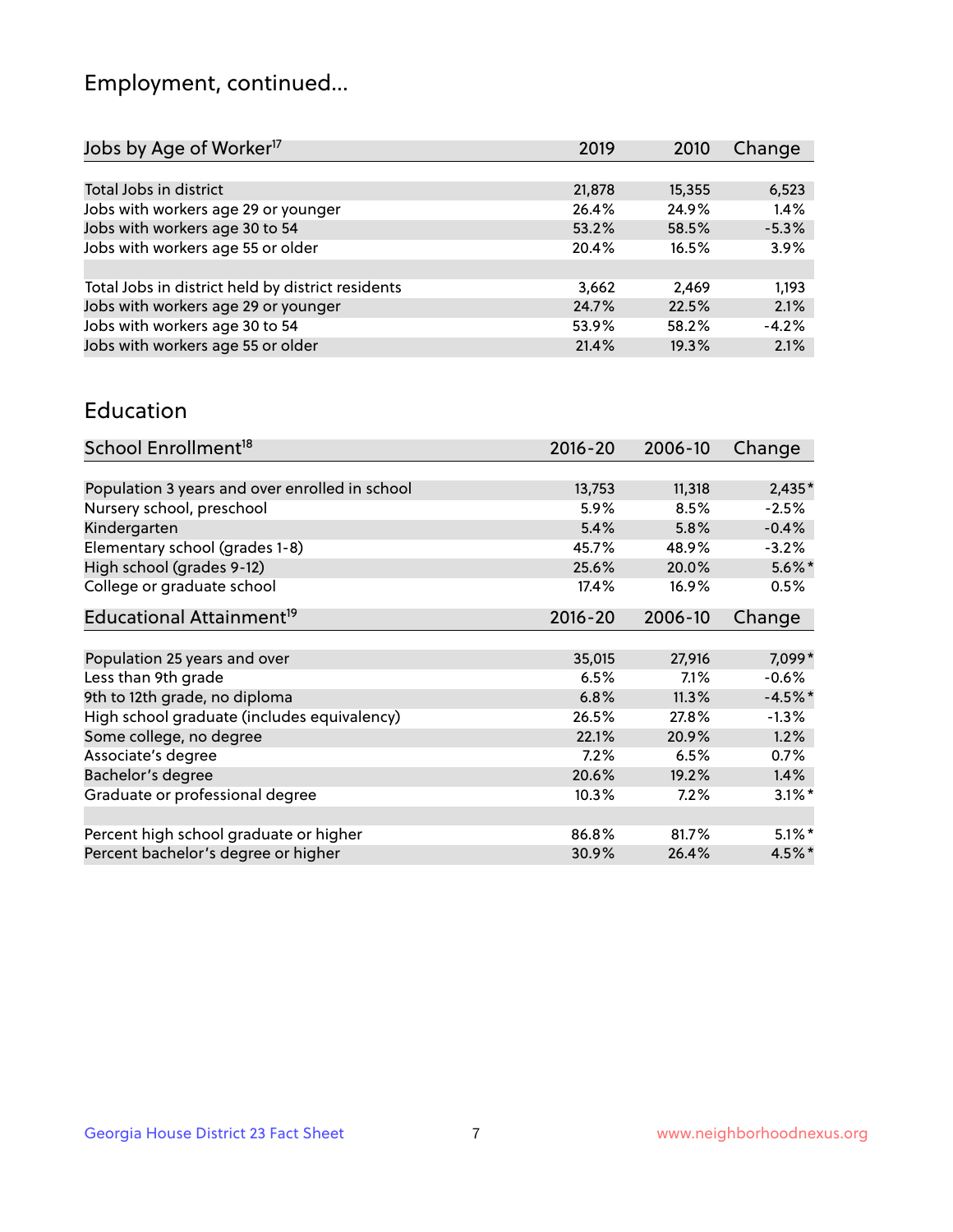## Housing

| Households by Type <sup>20</sup>                     | 2016-20      | 2006-10      | Change     |
|------------------------------------------------------|--------------|--------------|------------|
|                                                      |              |              |            |
| Total households                                     | 18,601       | 15,576       | $3,025*$   |
| Family households (families)                         | 73.7%        | 74.0%        | $-0.3%$    |
| With own children under 18 years                     | 32.4%        | 36.1%        | $-3.7\%$ * |
| Married-couple family                                | 58.0%        | 58.4%        | $-0.5%$    |
| With own children of the householder under 18 years  | 23.9%        | 28.0%        | $-4.1%$ *  |
| Male householder, no wife present, family            | 5.5%         | 5.3%         | 0.2%       |
| With own children of the householder under 18 years  | 2.6%         | 2.0%         | 0.6%       |
| Female householder, no husband present, family       | 10.2%        | 10.3%        | $-0.1%$    |
| With own children of the householder under 18 years  | 5.8%         | 6.1%         | $-0.3%$    |
| Nonfamily households                                 | 26.3%        | 26.0%        | 0.3%       |
| Householder living alone                             | 19.9%        | 22.0%        | $-2.1%$    |
| 65 years and over                                    | 8.8%         | 7.6%         | 1.2%       |
|                                                      |              |              |            |
| Households with one or more people under 18 years    | 35.6%        | 40.1%        | $-4.5%$ *  |
| Households with one or more people 65 years and over | 28.3%        | 19.8%        | $8.5\%$ *  |
|                                                      |              |              |            |
| Average household size                               | 2.78         | 2.76         | 0.03       |
| Average family size                                  | 3.22         | 3.23         | $-0.01$    |
|                                                      |              |              |            |
| Housing Occupancy <sup>21</sup>                      | $2016 - 20$  | 2006-10      | Change     |
|                                                      |              |              |            |
| Total housing units                                  | 19,612       | 17,366       | $2,246*$   |
| Occupied housing units                               | 94.8%        | 89.7%        | $5.2\%$ *  |
| Vacant housing units                                 | 5.2%         | 10.3%        | $-5.2\%$ * |
|                                                      |              |              |            |
| Homeowner vacancy rate                               | 1.5          | 3.5          | $-2.0$     |
| Rental vacancy rate                                  | 2.5          | 14.3         | $-11.8*$   |
|                                                      |              |              |            |
| Units in Structure <sup>22</sup>                     | $2016 - 20$  | 2006-10      |            |
|                                                      |              |              | Change     |
| Total housing units                                  | 19,612       | 17,366       | $2,246*$   |
| 1-unit, detached                                     | 76.8%        | 76.1%        | 0.6%       |
| 1-unit, attached                                     | 2.9%         | 3.0%         | $-0.1%$    |
| 2 units                                              | 2.0%         | 1.4%         | 0.6%       |
| 3 or 4 units                                         | 1.6%         | 1.7%         | $-0.2%$    |
| 5 to 9 units                                         | 1.1%         | 2.4%         | $-1.3%$    |
|                                                      | 2.4%         |              |            |
| 10 to 19 units<br>20 or more units                   |              | 3.9%         | $-1.5%$    |
| Mobile home                                          | 9.2%<br>4.1% | 7.1%<br>4.4% | 2.1%       |
|                                                      |              |              | $-0.3%$    |
| Boat, RV, van, etc.                                  | 0.0%         | 0.0%         | 0.0%       |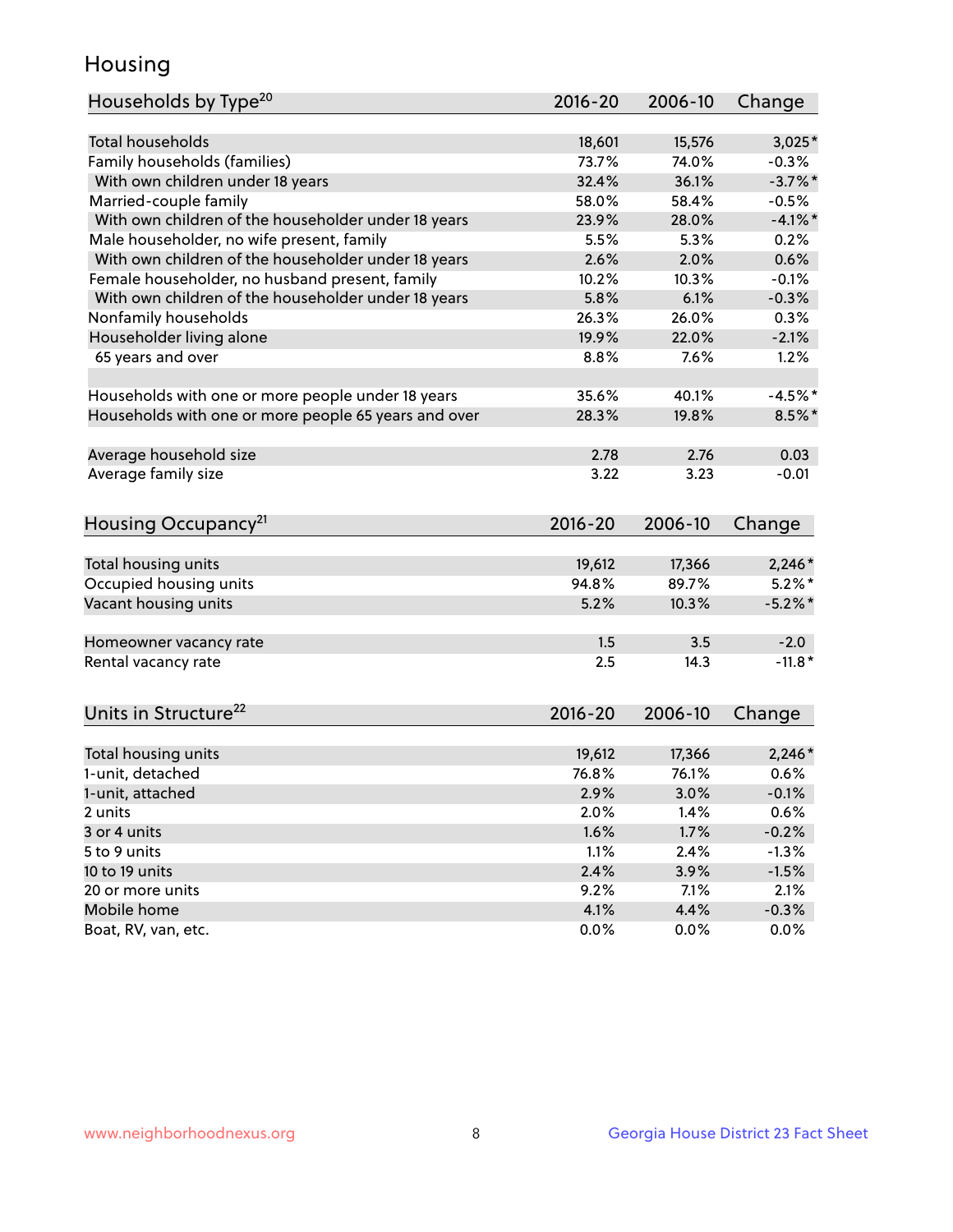## Housing, Continued...

| Year Structure Built <sup>23</sup>             | 2016-20     | 2006-10 | Change     |
|------------------------------------------------|-------------|---------|------------|
| Total housing units                            | 19,612      | 17,366  | $2,246*$   |
| Built 2014 or later                            | 9.8%        | (X)     | (X)        |
| Built 2010 to 2013                             | 3.6%        | (X)     | (X)        |
| Built 2000 to 2009                             | 38.7%       | 41.8%   | $-3.0%$    |
| Built 1990 to 1999                             | 17.1%       | 19.6%   | $-2.5%$    |
| Built 1980 to 1989                             | 13.2%       | 13.1%   | 0.1%       |
| Built 1970 to 1979                             | 4.8%        | 8.1%    | $-3.3\%$ * |
| Built 1960 to 1969                             | 5.3%        | 5.9%    | $-0.6%$    |
| Built 1950 to 1959                             | 2.8%        | 3.8%    | $-1.1%$    |
| Built 1940 to 1949                             | 1.7%        | 2.1%    | $-0.3%$    |
| Built 1939 or earlier                          | 3.1%        | 5.7%    | $-2.6\%$ * |
| Housing Tenure <sup>24</sup>                   | $2016 - 20$ | 2006-10 | Change     |
| Occupied housing units                         | 18,601      | 15,576  | $3,025*$   |
| Owner-occupied                                 | 70.4%       | 73.3%   | $-2.9%$ *  |
| Renter-occupied                                | 29.6%       | 26.7%   | 2.9%       |
| Average household size of owner-occupied unit  | 2.81        | 2.81    | 0.00       |
| Average household size of renter-occupied unit | 2.72        | 2.62    | 0.10       |
| Residence 1 Year Ago <sup>25</sup>             | 2016-20     | 2006-10 | Change     |
| Population 1 year and over                     | 52,305      | 42,975  | 9,329*     |
| Same house                                     | 85.7%       | 84.3%   | 1.4%       |
| Different house in the U.S.                    | 13.8%       | 15.1%   | $-1.3%$    |
| Same county                                    | 7.4%        | 8.4%    | $-1.0%$    |
| Different county                               | 6.5%        | 6.7%    | $-0.2%$    |
| Same state                                     | 4.3%        | 4.0%    | 0.4%       |
| Different state                                | 2.1%        | 2.7%    | $-0.6%$    |
| Abroad                                         | 0.4%        | 0.6%    | $-0.2%$    |
| Value of Housing Unit <sup>26</sup>            | $2016 - 20$ | 2006-10 | Change     |
| Owner-occupied units                           | 13,093      | 11,419  | $1,675*$   |
| Less than \$50,000                             | 2.4%        | 2.6%    | $-0.2%$    |
| \$50,000 to \$99,999                           | 4.1%        | 5.7%    | $-1.6%$    |
| \$100,000 to \$149,999                         | 5.6%        | 15.1%   | $-9.5%$ *  |
| \$150,000 to \$199,999                         | 14.4%       | 21.6%   | $-7.3\%$ * |
| \$200,000 to \$299,999                         | 30.1%       | 22.7%   | $7.5\%$ *  |
| \$300,000 to \$499,999                         | 32.7%       | 23.2%   | $9.5%$ *   |
| \$500,000 to \$999,999                         | 9.5%        | 8.3%    | 1.2%       |
| \$1,000,000 or more                            | 1.1%        | 0.7%    | 0.4%       |
| Median (dollars)                               | 278,406     | 218,270 | 60,136*    |
| Mortgage Status <sup>27</sup>                  | $2016 - 20$ | 2006-10 | Change     |
| Owner-occupied units                           | 13,093      | 11,419  | $1,675*$   |
| Housing units with a mortgage                  | 71.1%       | 75.1%   | $-4.0\%$ * |
| Housing units without a mortgage               | 28.9%       | 24.9%   | 4.0%*      |
|                                                |             |         |            |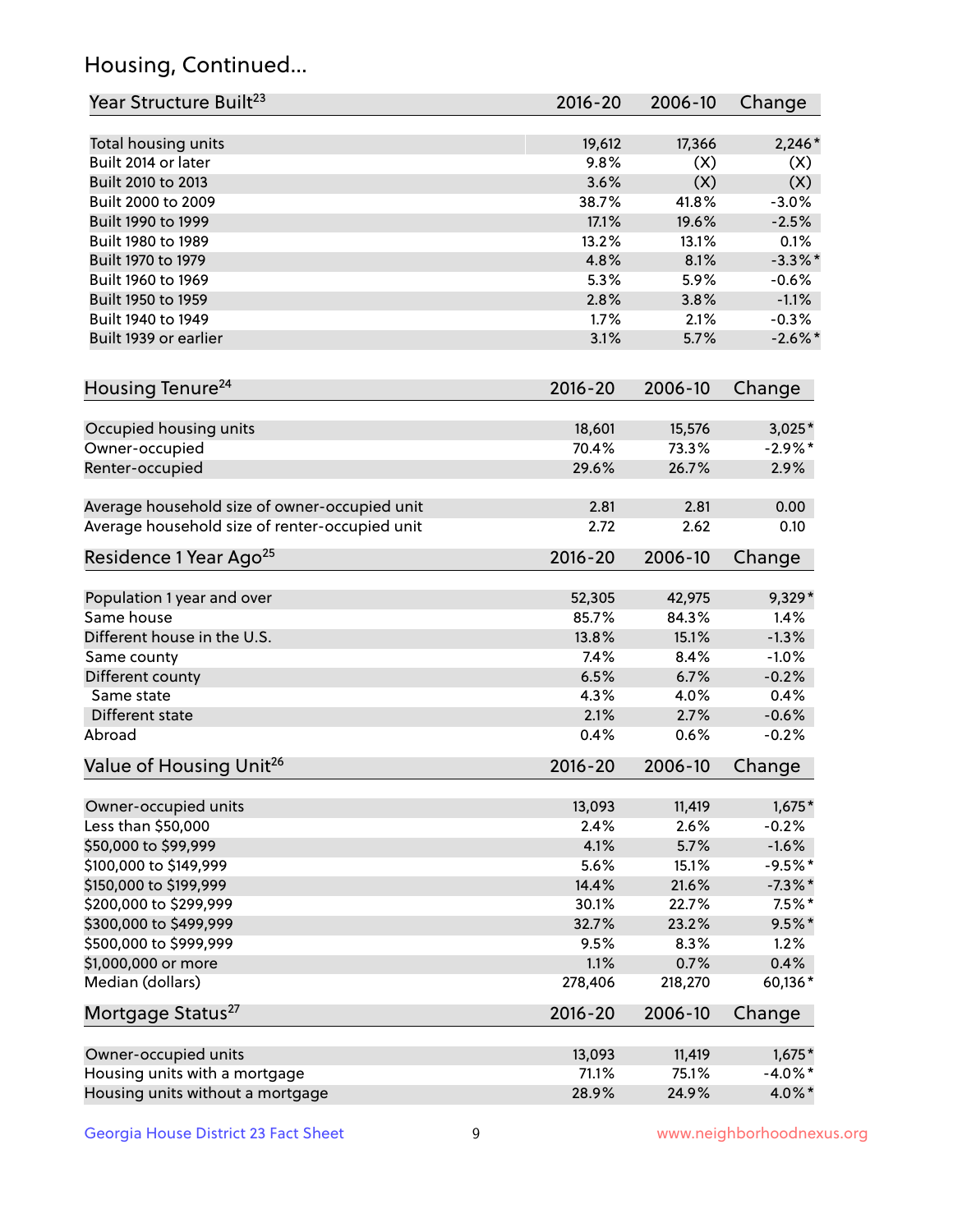## Housing, Continued...

| Selected Monthly Owner Costs <sup>28</sup>                                            | 2016-20     | 2006-10 | Change     |
|---------------------------------------------------------------------------------------|-------------|---------|------------|
| Housing units with a mortgage                                                         | 9,309       | 8,574   | 735*       |
| Less than \$300                                                                       | 0.5%        | 0.2%    | 0.3%       |
| \$300 to \$499                                                                        | 0.9%        | 0.8%    | 0.2%       |
| \$500 to \$999                                                                        | 8.8%        | 9.9%    | $-1.1%$    |
| \$1,000 to \$1,499                                                                    | 32.4%       | 26.2%   | $6.3\%$ *  |
| \$1,500 to \$1,999                                                                    | 25.5%       | 25.8%   | $-0.2%$    |
| \$2,000 to \$2,999                                                                    | 25.4%       | 25.4%   | 0.0%       |
| \$3,000 or more                                                                       | 6.4%        | 11.8%   | $-5.4\%$ * |
| Median (dollars)                                                                      | 1,644       | 1,751   | $-108*$    |
| Housing units without a mortgage                                                      | 3,784       | 2,845   | 940*       |
| Less than \$150                                                                       | 2.1%        | 4.6%    | $-2.5%$    |
| \$150 to \$249                                                                        | 6.5%        | 16.0%   | $-9.5%$ *  |
| \$250 to \$349                                                                        | 19.7%       | 21.7%   | $-2.0%$    |
| \$350 to \$499                                                                        | 32.8%       | 30.5%   | 2.3%       |
| \$500 to \$699                                                                        | 22.2%       | 18.4%   | 3.8%       |
| \$700 or more                                                                         | 16.7%       | 8.9%    | $7.8\%$ *  |
| Median (dollars)                                                                      | 447         | 390     | $57*$      |
| Selected Monthly Owner Costs as a Percentage of<br>Household Income <sup>29</sup>     | $2016 - 20$ | 2006-10 | Change     |
| Housing units with a mortgage (excluding units where<br>SMOCAPI cannot be computed)   | 9,309       | 8,520   | 789        |
| Less than 20.0 percent                                                                | 49.7%       | 31.4%   | 18.2%*     |
| 20.0 to 24.9 percent                                                                  | 17.7%       | 15.9%   | 1.8%       |
| 25.0 to 29.9 percent                                                                  | 7.7%        | 10.3%   | $-2.6\%$ * |
| 30.0 to 34.9 percent                                                                  | 6.5%        | 11.4%   | $-4.9\%$ * |
| 35.0 percent or more                                                                  | 18.4%       | 31.0%   | $-12.5%$ * |
| Not computed                                                                          | $\pmb{0}$   | 54      | $-54$      |
| Housing unit without a mortgage (excluding units where<br>SMOCAPI cannot be computed) | 3,747       | 2,827   | $921*$     |
| Less than 10.0 percent                                                                | 62.8%       | 41.5%   | $21.3\%$ * |
| 10.0 to 14.9 percent                                                                  | 15.1%       | 15.2%   | $-0.1%$    |
| 15.0 to 19.9 percent                                                                  | 8.2%        | 11.0%   | $-2.7%$    |
| 20.0 to 24.9 percent                                                                  | 3.8%        | 10.7%   | $-6.9%$ *  |
| 25.0 to 29.9 percent                                                                  | 1.8%        | 5.7%    | $-3.9%$    |
| 30.0 to 34.9 percent                                                                  | 3.3%        | 3.3%    | 0.1%       |
| 35.0 percent or more                                                                  | 4.9%        | 12.6%   | $-7.7%$    |
| Not computed                                                                          | 37          | 18      | 19         |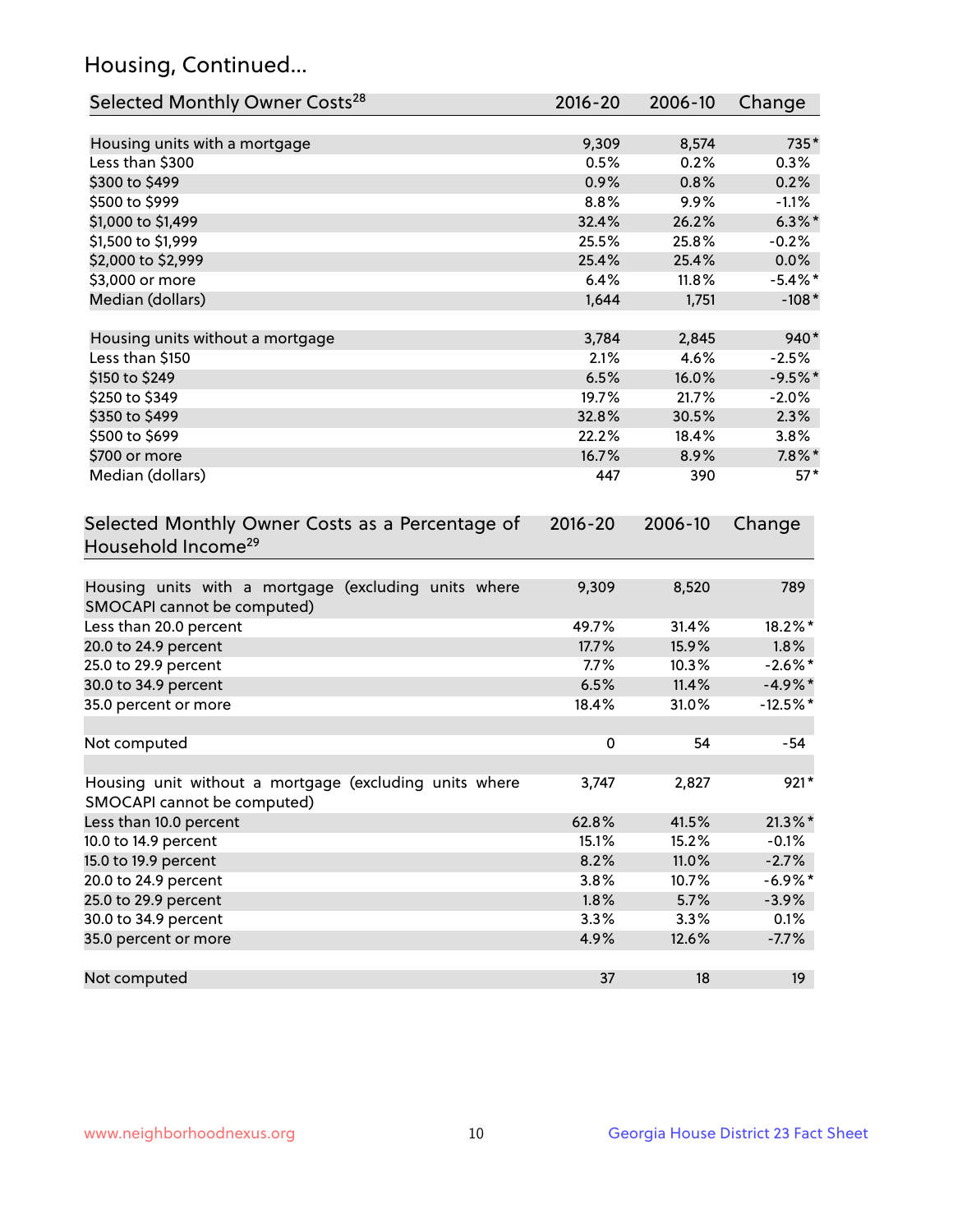## Housing, Continued...

| Gross Rent <sup>30</sup>                                     | 2016-20     | 2006-10     | Change      |
|--------------------------------------------------------------|-------------|-------------|-------------|
|                                                              |             |             |             |
| Occupied units paying rent                                   | 5,202       | 3,955       | $1,247*$    |
| Less than \$200                                              | 0.2%        | 0.7%        | $-0.5%$     |
| \$200 to \$499                                               | 0.8%        | 6.7%        | $-5.8\%$    |
| \$500 to \$749                                               | 10.1%       | 31.3%       | $-21.2\%$ * |
| \$750 to \$999                                               | 25.6%       | 37.9%       | $-12.3%$ *  |
| \$1,000 to \$1,499                                           | 40.7%       | 19.7%       | $21.0\%$ *  |
| \$1,500 to \$1,999                                           | 18.5%       | 2.9%        | 15.6%*      |
| \$2,000 or more                                              | 4.1%        | 0.8%        | 3.2%        |
| Median (dollars)                                             | 1,140       | 911         | $229*$      |
|                                                              |             |             |             |
| No rent paid                                                 | 306         | 203         | 103         |
|                                                              |             |             |             |
| Gross Rent as a Percentage of Household Income <sup>31</sup> | $2016 - 20$ | $2006 - 10$ | Change      |

| <u>UIUSS INCHE QS Q I CILCHILOGO UI HUQSCHUIQ INCUINC</u>                      | LVIV LV | LUUU IU | C        |
|--------------------------------------------------------------------------------|---------|---------|----------|
|                                                                                |         |         |          |
| Occupied units paying rent (excluding units where GRAPI<br>cannot be computed) | 5,099   | 3,942   | $1,157*$ |
| Less than 15.0 percent                                                         | $8.0\%$ | 11.7%   | $-3.8\%$ |
| 15.0 to 19.9 percent                                                           | 10.4%   | 8.4%    | 2.0%     |
| 20.0 to 24.9 percent                                                           | 9.8%    | 13.6%   | $-3.7%$  |
| 25.0 to 29.9 percent                                                           | 13.3%   | 10.7%   | 2.6%     |
| 30.0 to 34.9 percent                                                           | 11.3%   | 7.9%    | 3.4%     |
| 35.0 percent or more                                                           | 47.3%   | 47.8%   | $-0.5%$  |
|                                                                                |         |         |          |
| Not computed                                                                   | 409     | 215     | 194      |

### Transportation

| Commuting to Work <sup>32</sup>           | 2016-20 | 2006-10 | Change    |
|-------------------------------------------|---------|---------|-----------|
|                                           |         |         |           |
| Workers 16 years and over                 | 24,183  | 20,118  | 4,066*    |
| Car, truck, or van - drove alone          | 74.7%   | 74.7%   | $-0.0%$   |
| Car, truck, or van - carpooled            | 13.5%   | 15.5%   | $-2.0%$   |
| Public transportation (excluding taxicab) | 0.3%    | 0.6%    | $-0.3%$   |
| Walked                                    | 1.4%    | 1.3%    | 0.1%      |
| Other means                               | 0.6%    | 0.6%    | 0.1%      |
| Worked at home                            | 9.5%    | 7.3%    | $2.1\%$ * |
|                                           |         |         |           |
| Mean travel time to work (minutes)        | 32.1    | 30.5    | $1.6*$    |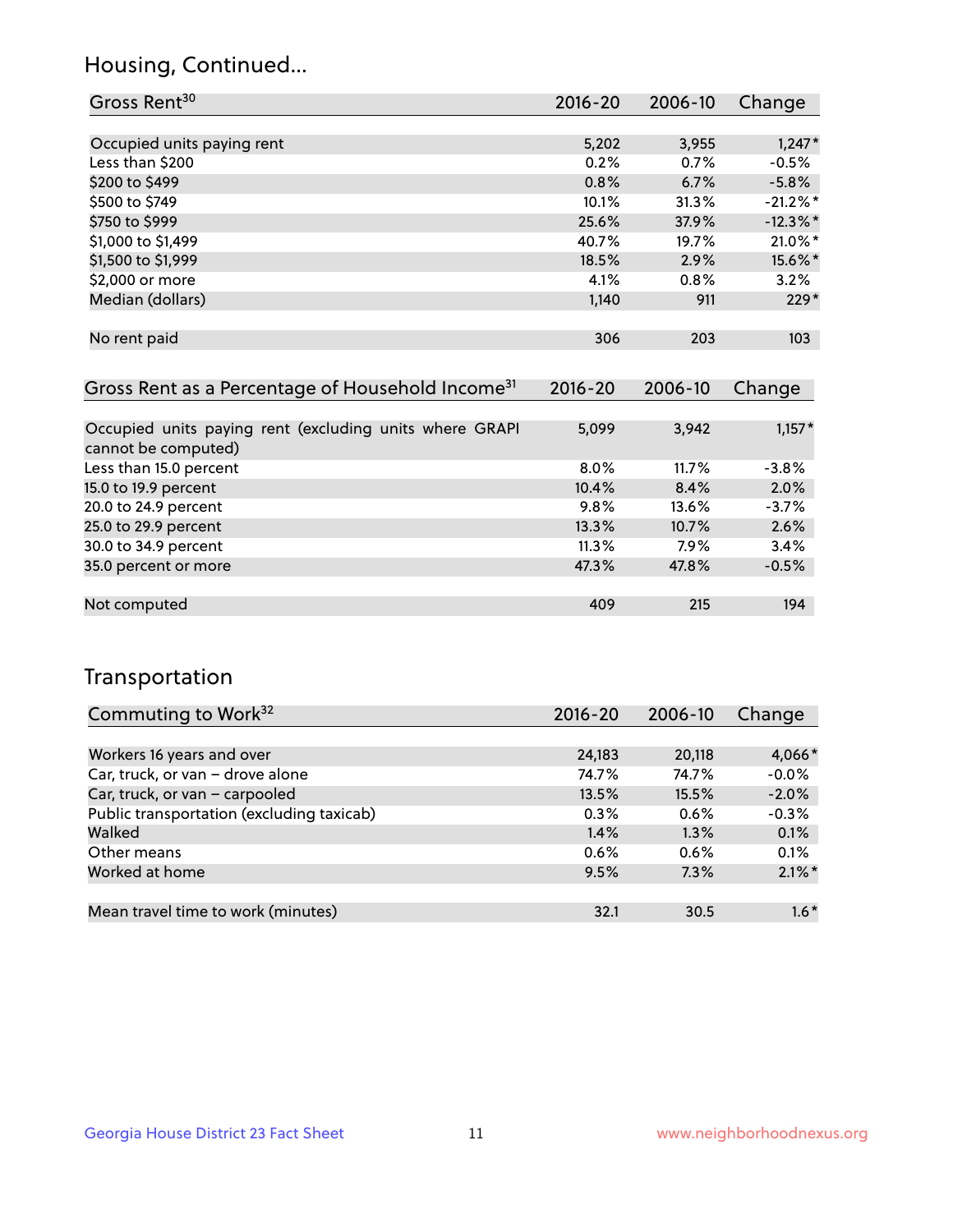## Transportation, Continued...

| Vehicles Available <sup>33</sup> | $2016 - 20$ | $2006 - 10$ | Change     |
|----------------------------------|-------------|-------------|------------|
|                                  |             |             |            |
| Occupied housing units           | 18,601      | 15,576      | $3,025*$   |
| No vehicles available            | 5.5%        | 4.8%        | 0.7%       |
| 1 vehicle available              | 22.7%       | 26.8%       | $-4.1\%$ * |
| 2 vehicles available             | 43.6%       | 44.9%       | $-1.3%$    |
| 3 or more vehicles available     | 28.2%       | 23.5%       | $4.7\%$ *  |

#### Health

| Health Insurance coverage <sup>34</sup>                 | 2016-20 |
|---------------------------------------------------------|---------|
|                                                         |         |
| Civilian Noninstitutionalized Population                | 51,819  |
| With health insurance coverage                          | 86.8%   |
| With private health insurance coverage                  | 68.9%   |
| With public health coverage                             | 29.3%   |
| No health insurance coverage                            | 13.2%   |
| Civilian Noninstitutionalized Population Under 19 years | 13,867  |
| No health insurance coverage                            | 7.7%    |
| Civilian Noninstitutionalized Population 19 to 64 years | 30,315  |
| In labor force:                                         | 23,777  |
| Employed:                                               | 22,554  |
| With health insurance coverage                          | 82.8%   |
| With private health insurance coverage                  | 80.3%   |
| With public coverage                                    | 4.0%    |
| No health insurance coverage                            | 17.2%   |
| Unemployed:                                             | 1,222   |
| With health insurance coverage                          | 68.2%   |
| With private health insurance coverage                  | 60.5%   |
| With public coverage                                    | 11.8%   |
| No health insurance coverage                            | 31.8%   |
| Not in labor force:                                     | 6,538   |
| With health insurance coverage                          | 77.0%   |
| With private health insurance coverage                  | 58.3%   |
| With public coverage                                    | 28.7%   |
| No health insurance coverage                            | 23.0%   |